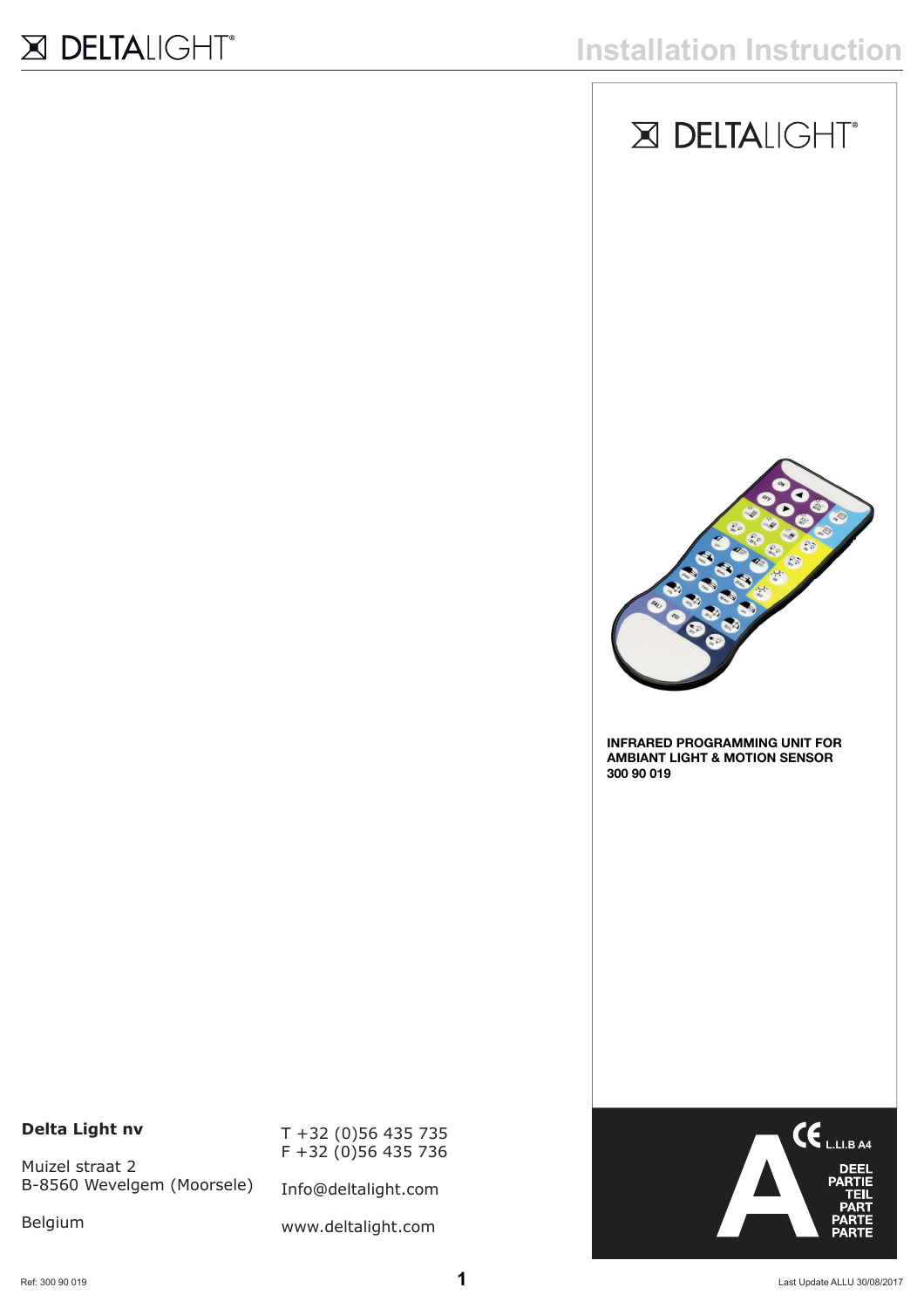# 1. Operating the infrared programming unit for ambiant light & motion sensor



#### I **NOTICE**

 Some functions of the programming unit can also be used with other tridonic sensors. A summary table can be found at the end of this document under "Operating the programming unit with other sensors".

The infrared programming unit for ambiant light & motion sensor can be used to set parameters. The following parameters are available: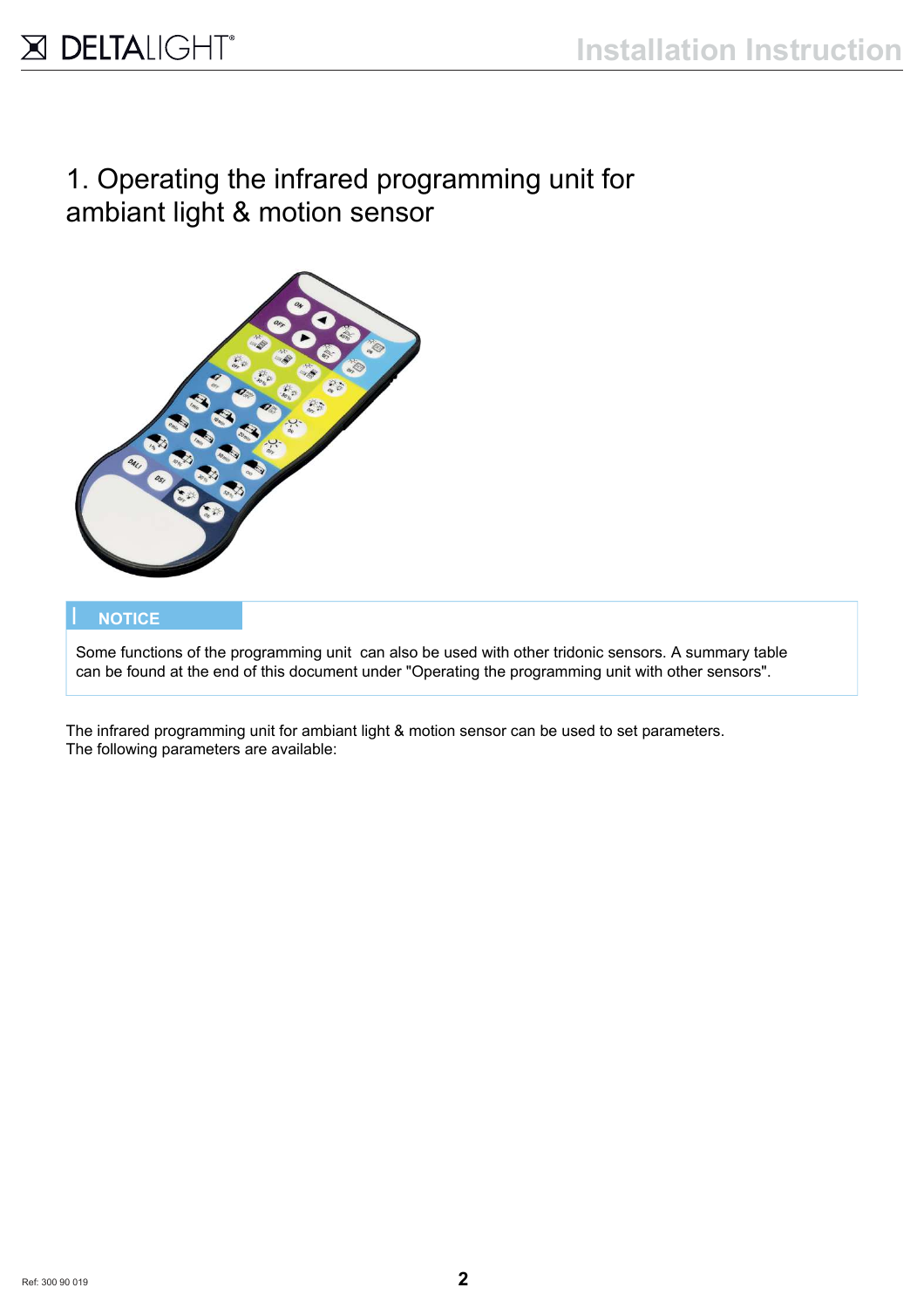#### **1.1. Basic functions**

| Icon       | <b>Designation</b>         | <b>Description</b>                                                                                        |
|------------|----------------------------|-----------------------------------------------------------------------------------------------------------|
| ON         | ON                         | Switch luminaires on                                                                                      |
| <b>OFF</b> | <b>OFF</b>                 | Switch luminaires off                                                                                     |
|            | Dim up                     | Increase current dimming level                                                                            |
|            | Dim down                   | Decrease current dimming level                                                                            |
|            | Automatic<br>mode          | Change to automatic mode<br>$\rightarrow$ Dimming is started                                              |
|            | Set current light<br>level | Store the brightness level currently measured by the sensor as target value for<br>constant light control |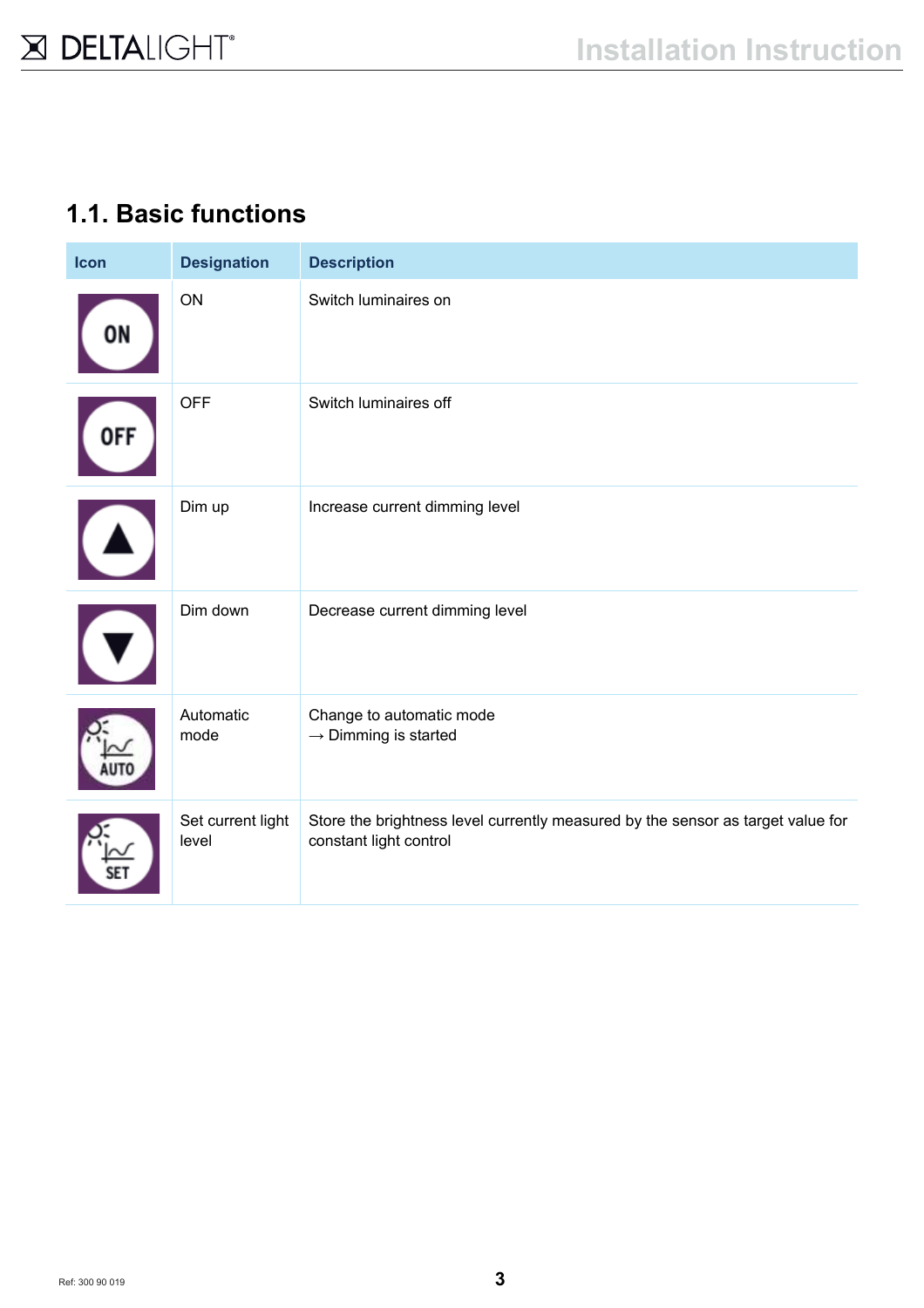# **1.2. Push to make switch functions**

The abbreviation PTM stands for "push to make switch".

| <b>Icon</b> | <b>Designation</b>           | <b>Description</b>                                                                                                                                                                                                                                                           |
|-------------|------------------------------|------------------------------------------------------------------------------------------------------------------------------------------------------------------------------------------------------------------------------------------------------------------------------|
| OI          | PTM Set ON                   | Enable storage of target level via push to make switch input<br>$\rightarrow$ double clicking the push to make switch at the push to make switch input<br>allows storing the brightness level currently measured by the sensor as target<br>level for constant light control |
| <b>OFF</b>  | <b>PTM Set</b><br><b>OFF</b> | Disable storage of target level via push to make switch input<br>$\rightarrow$ storing the target level via push to make switch input is not possible                                                                                                                        |

### **1.3. Constant light control settings**

#### I **NOTICE**

The light levels indicated are based on a standard room situation and may differ from the levels actually measured in the task area.

▶ Try all three light levels and select the one most suitable!

| <b>Icon</b>      | <b>Designation</b> | <b>Description</b>                                     |
|------------------|--------------------|--------------------------------------------------------|
|                  | Light level low    | Set ambient light control to a level of approx. 150 lx |
| LUX <sub>E</sub> | Light level middle | Set ambient light control to a level of approx. 300 lx |
| L∪X旨             | Light level high   | Set ambient light control to a level of approx. 500 lx |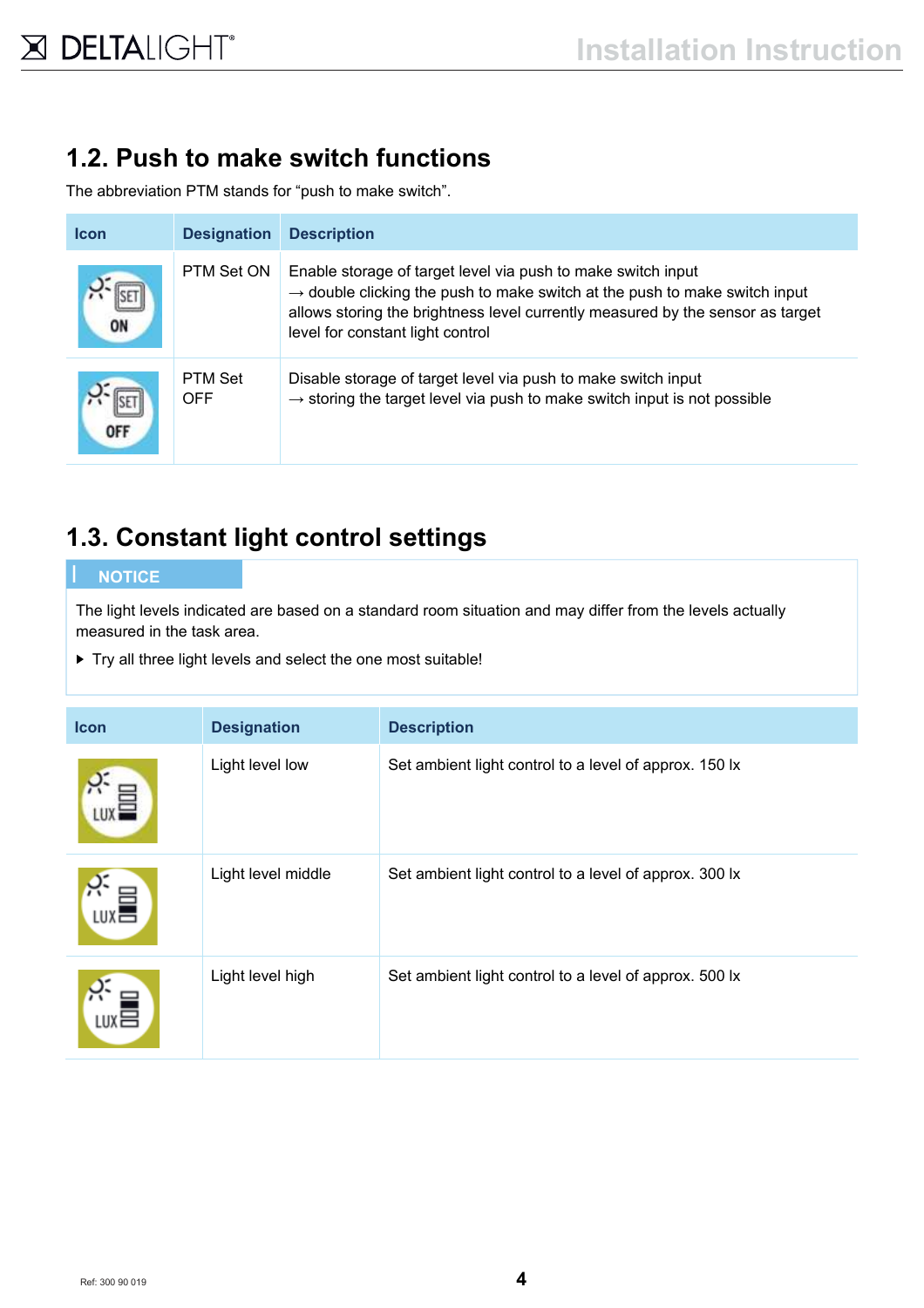# **1.4. Offset settings**

Use the Offset settings to specify and define in detail differences in brightness between the two channels.

| Icon | <b>Designation</b>               | <b>Description</b>                                                                                                                                                                                                                                                                                                                                                                              |
|------|----------------------------------|-------------------------------------------------------------------------------------------------------------------------------------------------------------------------------------------------------------------------------------------------------------------------------------------------------------------------------------------------------------------------------------------------|
|      | <b>Offset Value</b><br>$0\%$     | Set the difference in brightness between channel 2 and channel 1 to 0 %                                                                                                                                                                                                                                                                                                                         |
|      | <b>Offset Value</b><br>$-30%$    | Set the difference in brightness between channel 2 and channel 1 to -30 %                                                                                                                                                                                                                                                                                                                       |
|      | <b>Offset Value</b><br>$-50%$    | Set the difference in brightness between channel 2 and channel 1 to -50 %                                                                                                                                                                                                                                                                                                                       |
|      | <b>Offset Mode</b><br>Converging | Reduce the difference in brightness between channel 2 and channel 1 at<br>increased or reduced dimming level.<br>For example: at an offset value of -30 %, one channel's dimming level is 30 %<br>lower than the other's (e.g. channel 2: 40 %; channel 1: 70 %).<br>Despite this, when dimmed up, both channels will reach the dimming level of 100<br>% at the same time.                     |
|      | <b>Offset Mode</b><br>Fixed      | Maintain the difference in brightness between channel 2 and channel 1 at<br>increased or reduced dimming level.<br>For example: at an offset value of -30 %, one channel's dimming level is 30 %<br>lower than the other's (e.g. channel 2: 40 %; channel 1: 70 %).<br>When dimmed up, channel 2 will remain at a level of 70 % as soon as channel 1<br>has reached the dimming level of 100 %. |

# **1.5. Bright Out settings**

The Bright Out function defines how the ambient light control system will respond to additional illumination by sunlight or other light sources.

| <b>Icon</b> | <b>Designation</b>      | <b>Description</b>                                                                                                                                                                                                                                    |
|-------------|-------------------------|-------------------------------------------------------------------------------------------------------------------------------------------------------------------------------------------------------------------------------------------------------|
| ႙ႜ<br>ON    | <b>Bright Out</b><br>ΟN | Switch on Bright Out: if the measured light level exceeds 150 % of the target level<br>for more than 10 minutes, the light is switched off. If the measured light level falls<br>below 100% of the target level, the light is switched back on again. |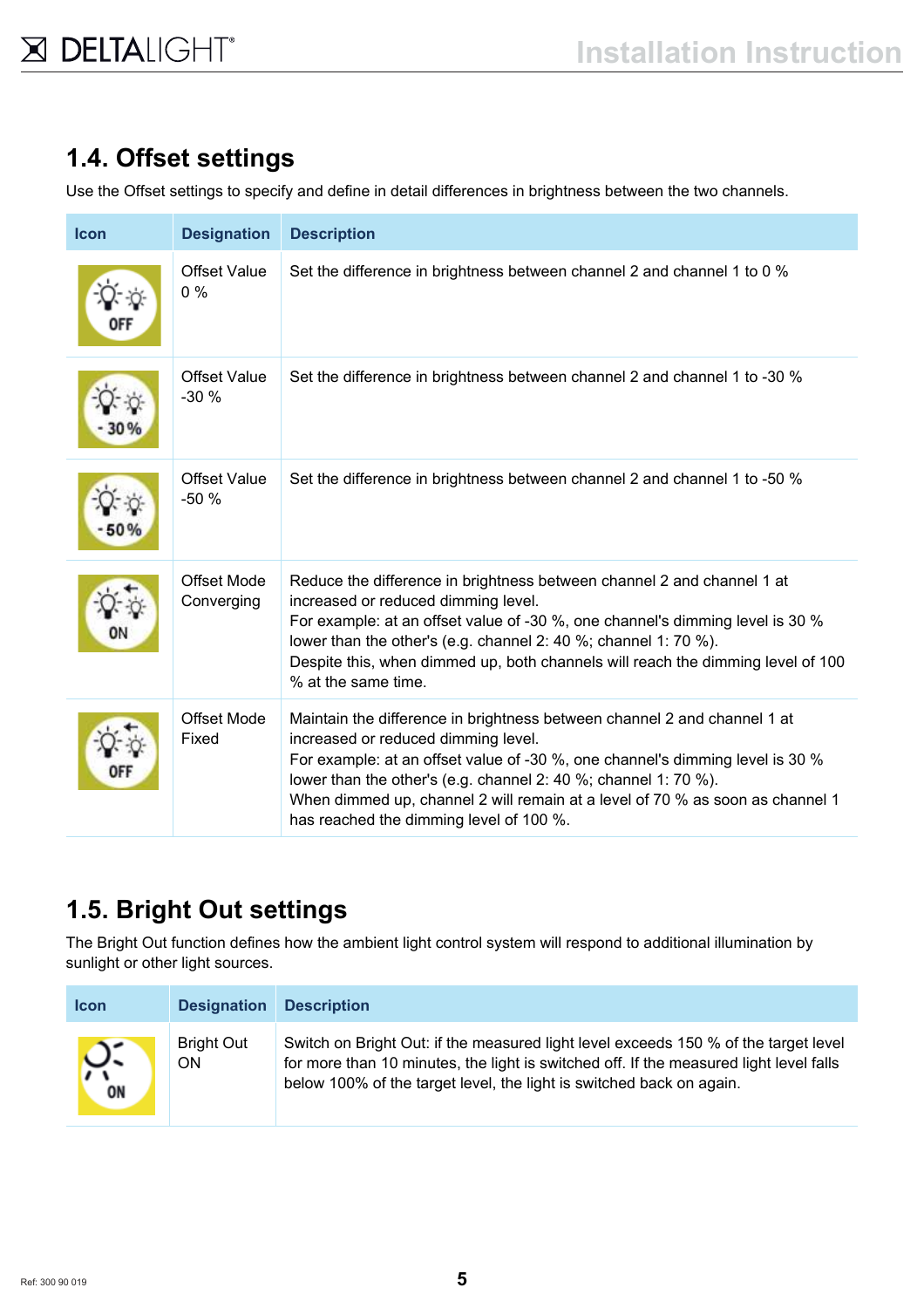| <b>Bright Out</b><br><b>OFF</b> |
|---------------------------------|
|                                 |

Switch off Bright Out: The light remains switched on at all times, irrespective of the light level measured.

# **1.6. Presence detection profile settings**

The abbreviation P.I.R. stands for "passive infrared". This function is used to control presence detection.

| <b>Icon</b> | <b>Designation</b>        | <b>Description</b>                                                                                                                                                                                                                                                       |
|-------------|---------------------------|--------------------------------------------------------------------------------------------------------------------------------------------------------------------------------------------------------------------------------------------------------------------------|
|             | <b>P.I.R.</b><br>inactive | Disable presence detection<br>Run-on time is automatically set to "infinite"                                                                                                                                                                                             |
|             | P.I.R. off<br>only        | Presence detection responds only to absence<br>$\rightarrow$ light must be switched on manually (push to make switch, remote control)<br>$\rightarrow$ if no persons are detected, light is switched off automatically<br>Run-on time is automatically set to 20 minutes |
|             | P.I.R. active             | Enable presence detection<br>$\rightarrow$ light is switched on and off automatically based on the presence/absence of a<br>person<br>Run-on time is automatically set to 20 minutes                                                                                     |
| l min       | Time delay<br>1min.       | Set run-on time to 1 minute<br>$\rightarrow$ 1 minute after the last presence was detected, light is dimmed to Sec. Level                                                                                                                                                |
| 0 mir       | Time delay<br>10min.      | Set run-on time to 10 minutes<br>$\rightarrow$ 10 minutes after the last presence was detected, light is dimmed to Sec. Level                                                                                                                                            |
| 20 min      | Time delay<br>20min.      | Set run-on time to 20 minutes<br>$\rightarrow$ 20 minutes after the last presence was detected, light is dimmed to Sec. Level                                                                                                                                            |
| 0 min       | If vacant<br>0min.        | Set switch-off delay to 0 minutes<br>$\rightarrow$ light is switched off immediately after run-on time has expired                                                                                                                                                       |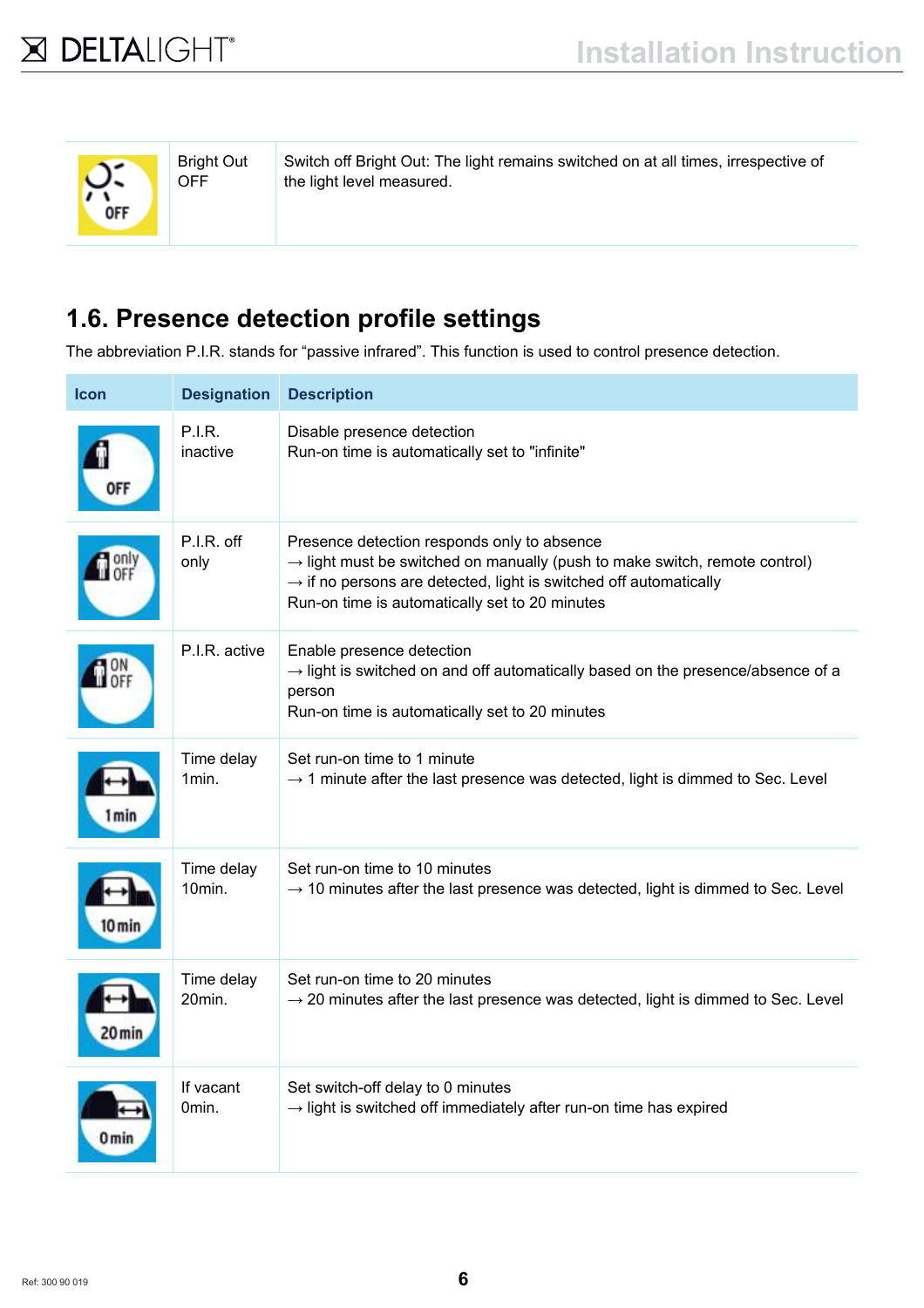

| min  | If vacant<br>1min.      | Set switch-off delay to 1 minute<br>$\rightarrow$ light is switched off 1 minute after run-on time has expired                                             |
|------|-------------------------|------------------------------------------------------------------------------------------------------------------------------------------------------------|
| u mı | If vacant<br>30min.     | Set switch-off delay to 30 minute<br>$\rightarrow$ light is switched off 30 minutes after run-on time has expired                                          |
|      | If vacant<br>continuous | Set switch-off delay to "infinite" (neverOFF)<br>$\rightarrow$ light is not switched off after run-on time has expired                                     |
|      | Sec. Level<br>1%        | Set the absence level to 1 $%$ = dimming level to which the light is dimmed after<br>the run-on time has expired; applies only if "if vacant" ≠ 0min       |
|      | Sec. Level<br>10%       | Set the absence level to 10 $%$ = dimming level to which the light is dimmed after<br>the run-on time has expired; applies only if "if vacant" $\neq$ 0min |
|      | Sec. Level<br>30%       | Set the absence level to 30 $%$ = dimming level to which the light is dimmed after<br>the run-on time has expired; applies only if "if vacant" $\neq$ 0min |
|      | Sec. Level<br>50%       | Set the absence level to 50 $%$ = dimming level to which the light is dimmed after<br>the run-on time has expired; applies only if "if vacant" $\neq$ 0min |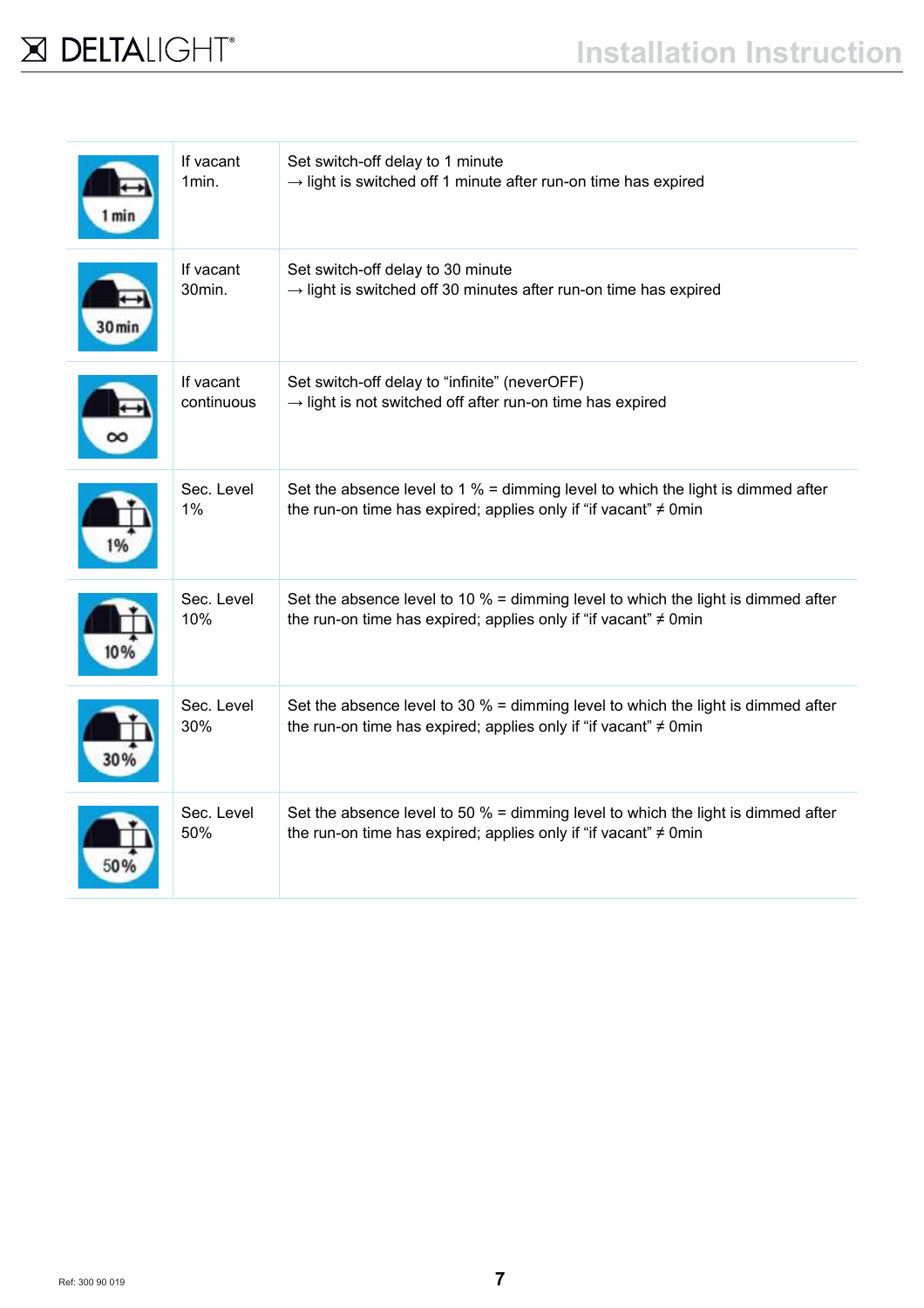### **1.7. Interface operating mode settings**

| <b>Icon</b> | <b>Designation</b> | <b>Description</b>                                |
|-------------|--------------------|---------------------------------------------------|
| DALI        | <b>DALI</b>        | Select DALI Broadcast as interface operating mode |
| DSI         | <b>DSI</b>         | Select DSI as interface operating mode            |

### **1.8. Return of power settings**

| <b>Icon</b> | <b>Designation</b> | <b>Description</b>                                                                                   |
|-------------|--------------------|------------------------------------------------------------------------------------------------------|
|             | Power Up ON        | Return of power switched on<br>$\rightarrow$ luminaire is switched on again after a mains break      |
|             | Power Up OFF       | Return of power switched off<br>$\rightarrow$ luminaire is not switched on again after a mains break |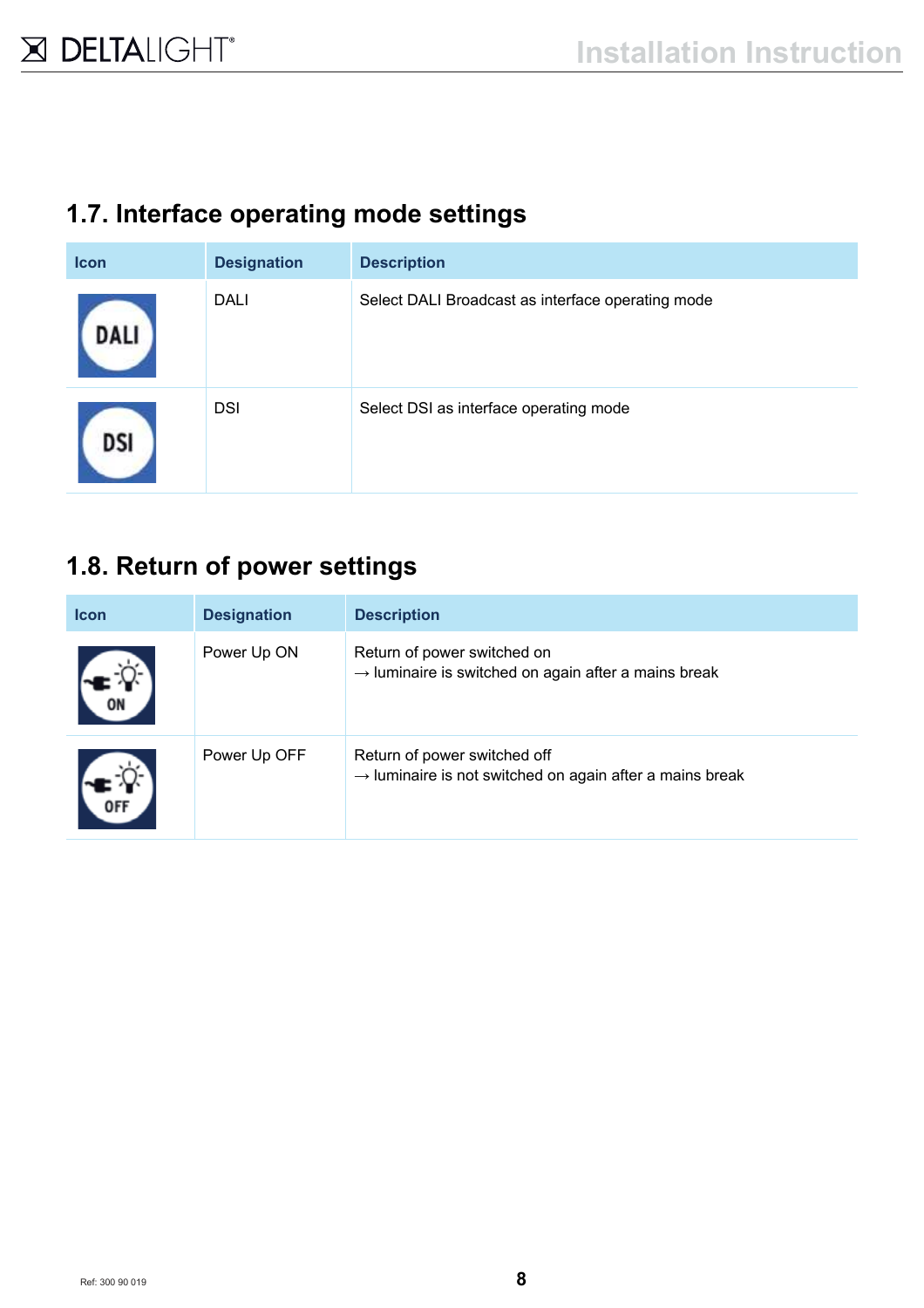2. Operating the programming unit with other sensors

# **2.1. Basic functions**

| Icon       | Designation             | <b>DALI MSensor 02</b> | <b>DSI-SMART PTM</b> | SMART Sensor 5-10DPI 19fe |
|------------|-------------------------|------------------------|----------------------|---------------------------|
| 0N         | ON                      | $\blacktriangledown$   | $\blacktriangledown$ | $\blacktriangleright$     |
| <b>OFF</b> | <b>OFF</b>              | $\blacktriangledown$   | $\blacktriangledown$ | $\blacktriangleright$     |
|            | Dim up                  | $\blacktriangledown$   | $\blacktriangledown$ | ✓                         |
|            | Dim down                | ☑                      | $\blacktriangledown$ | ✓                         |
|            | Automatic mode          | $\blacktriangledown$   | $\blacktriangledown$ | ☑                         |
|            | Set current light level | $\blacktriangleright$  | $\blacktriangledown$ | ✓                         |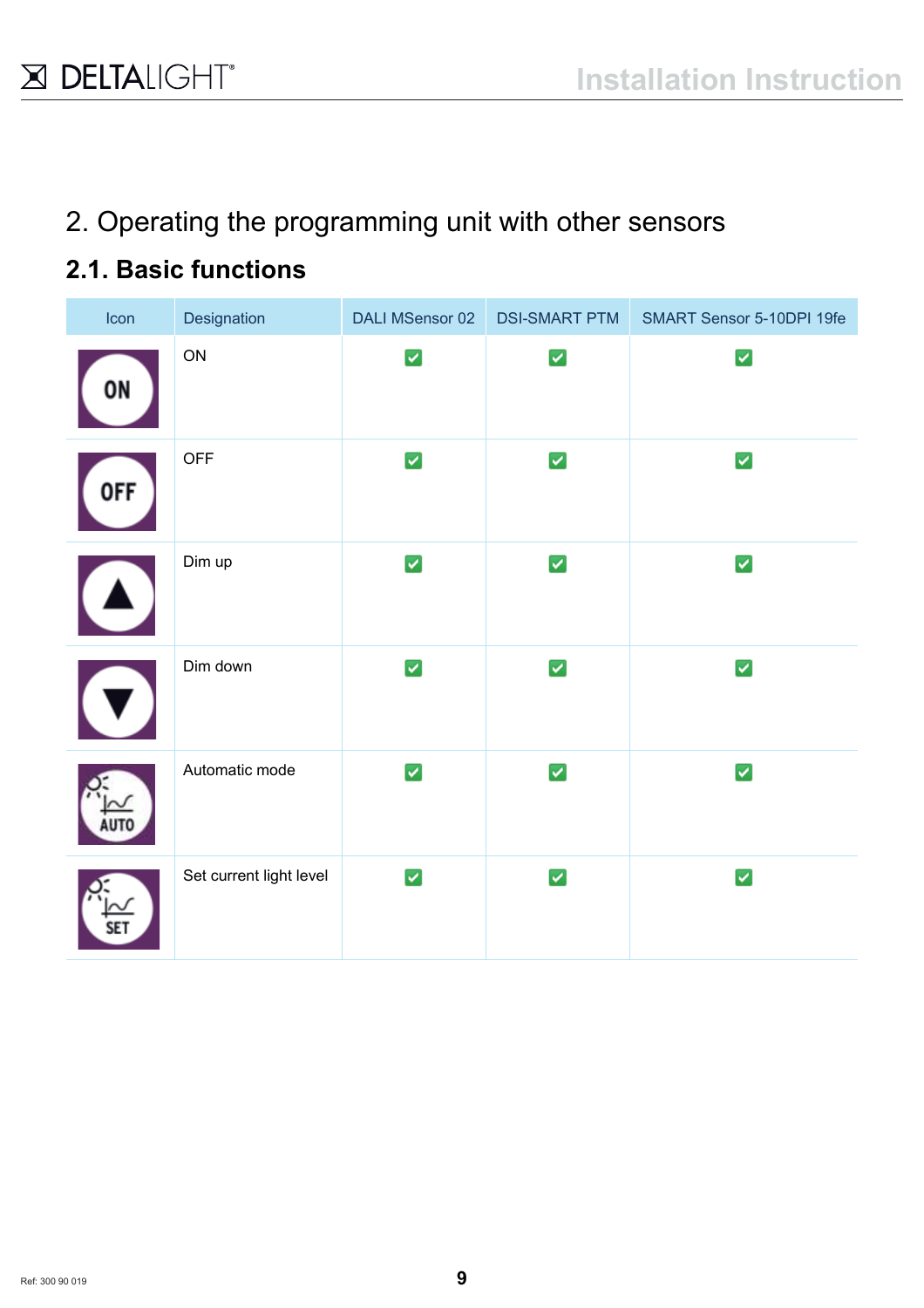# **2.2. Push to make switch functions**

The abbreviation PTM stands for "push to make switch".

| Icon       | Designation | DALI MSensor 02 | <b>DSI-SMART PTM</b> | SMART Sensor 5-10DPI 19fe |
|------------|-------------|-----------------|----------------------|---------------------------|
| ON         | PTM Set ON  |                 | ⊻                    |                           |
| <b>OFF</b> | PTM Set OFF |                 | ⊻                    |                           |

### **2.3. Constant light control settings**

| Icon                      | Designation        | <b>DALI MSensor 02</b> | <b>DSI-SMART PTM</b> | SMART Sensor 5-10DPI 19fe |
|---------------------------|--------------------|------------------------|----------------------|---------------------------|
| LUX <sub>=</sub>          | Light level low    |                        | ⊻                    |                           |
| $\tilde{h}$<br><b>LUX</b> | Light level middle |                        | ▽                    |                           |
| $\sum_{\text{LUX}}$       | Light level high   |                        | ✓                    |                           |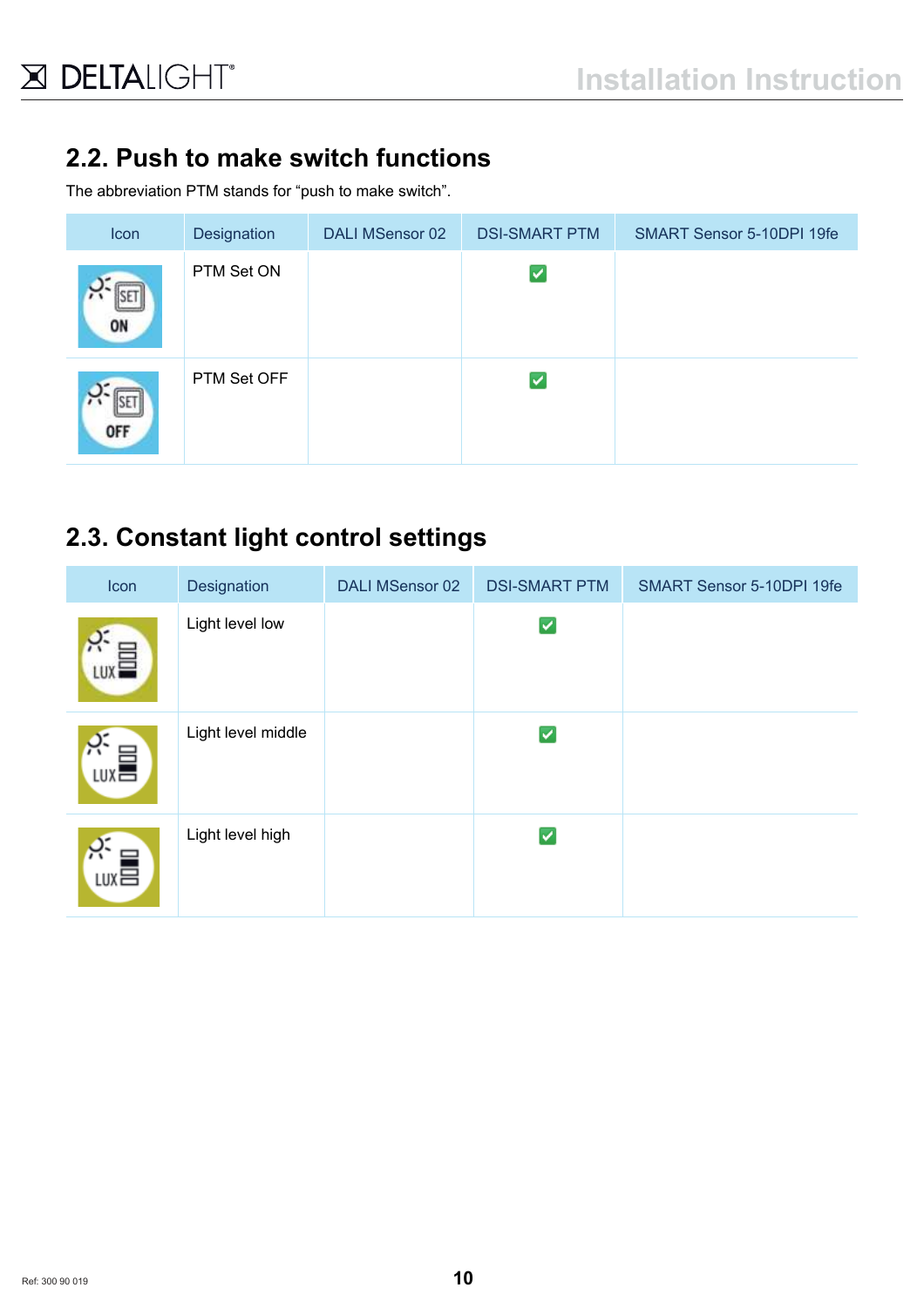## **2.4. Offset settings**

| Icon       | Designation               | <b>DALI MSensor</b><br>02 | <b>DSI-SMART</b><br><b>PTM</b> | <b>SMART Sensor 5-10DPI</b><br>19fe |
|------------|---------------------------|---------------------------|--------------------------------|-------------------------------------|
| <b>OFF</b> | Offset Value 0 %          |                           |                                |                                     |
| 30 %       | Offset Value -30 %        |                           |                                |                                     |
| $-50%$     | Offset Value -50 %        |                           |                                |                                     |
| ON         | Offset Mode<br>Converging |                           |                                |                                     |
| OFF        | Offset Mode Fixed         |                           |                                |                                     |

# **2.5. Bright Out settings**

| Icon       | Designation           | DALI MSensor 02 | <b>DSI-SMART PTM</b> | SMART Sensor 5-10DPI 19fe |
|------------|-----------------------|-----------------|----------------------|---------------------------|
| ON         | <b>Bright Out ON</b>  |                 | ✓                    |                           |
| <b>OFF</b> | <b>Bright Out OFF</b> |                 | ✓                    |                           |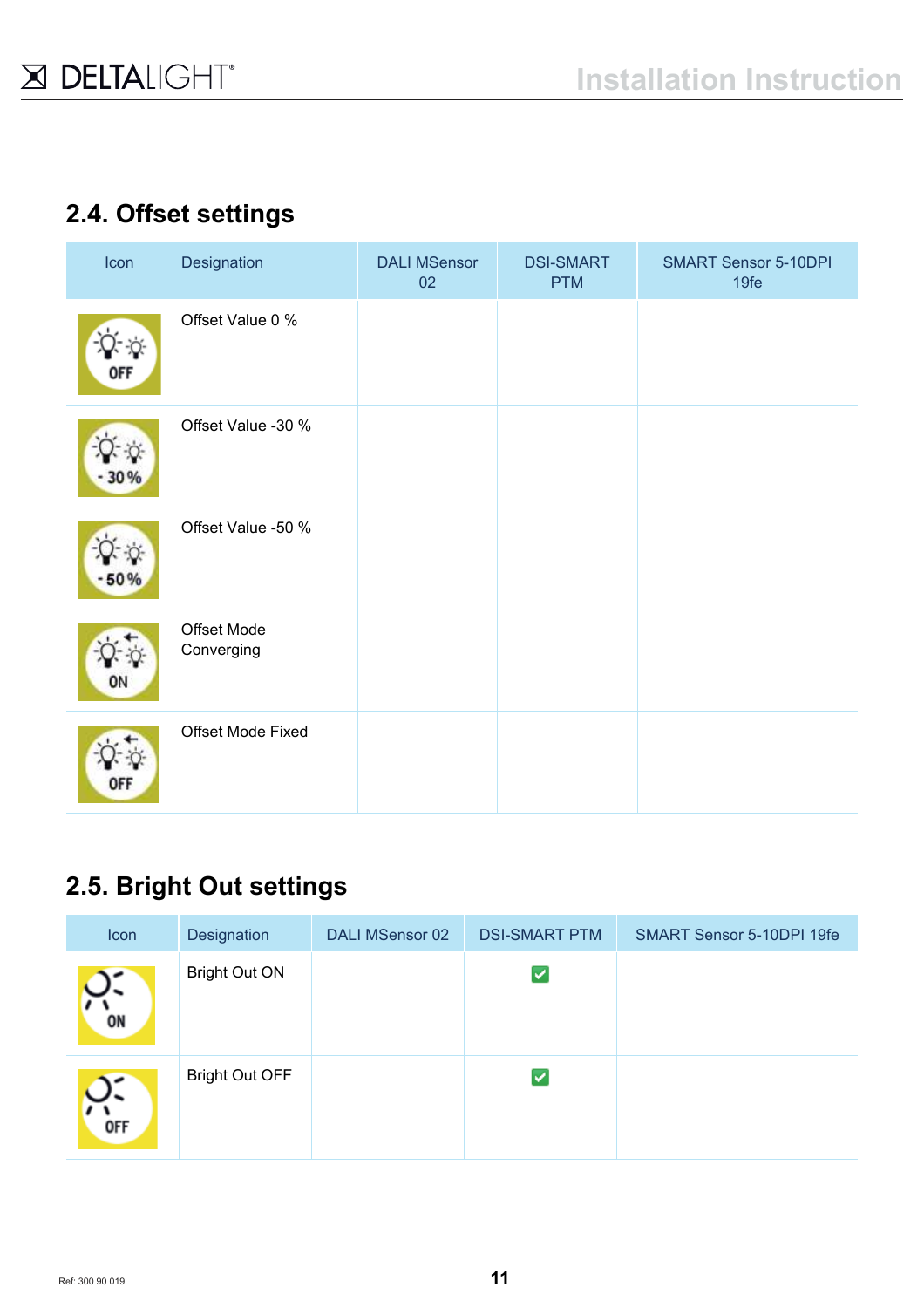### **2.6. Presence detection profile settings**

| Icon             | Designation        | <b>DALI MSensor 02</b> | <b>DSI-SMART PTM</b> | SMART Sensor 5-10DPI 19fe |
|------------------|--------------------|------------------------|----------------------|---------------------------|
| <b>OFF</b>       | P.I.R. inactive    |                        | ✓                    |                           |
| <b>O</b> only    | P.I.R. off only    |                        | ✓                    |                           |
| <b>DON</b>       | P.I.R. active      |                        | ☑                    |                           |
| 1 min            | Time delay 1min.   |                        | $\blacktriangledown$ |                           |
| 10 min           | Time delay 10min.  |                        | ✓                    |                           |
| 20 min           | Time delay 20min.  |                        | ☑                    |                           |
| 0 <sub>min</sub> | If vacant<br>Omin. |                        | ⊽                    |                           |
| 1 min            | If vacant<br>1min. |                        | ✓                    |                           |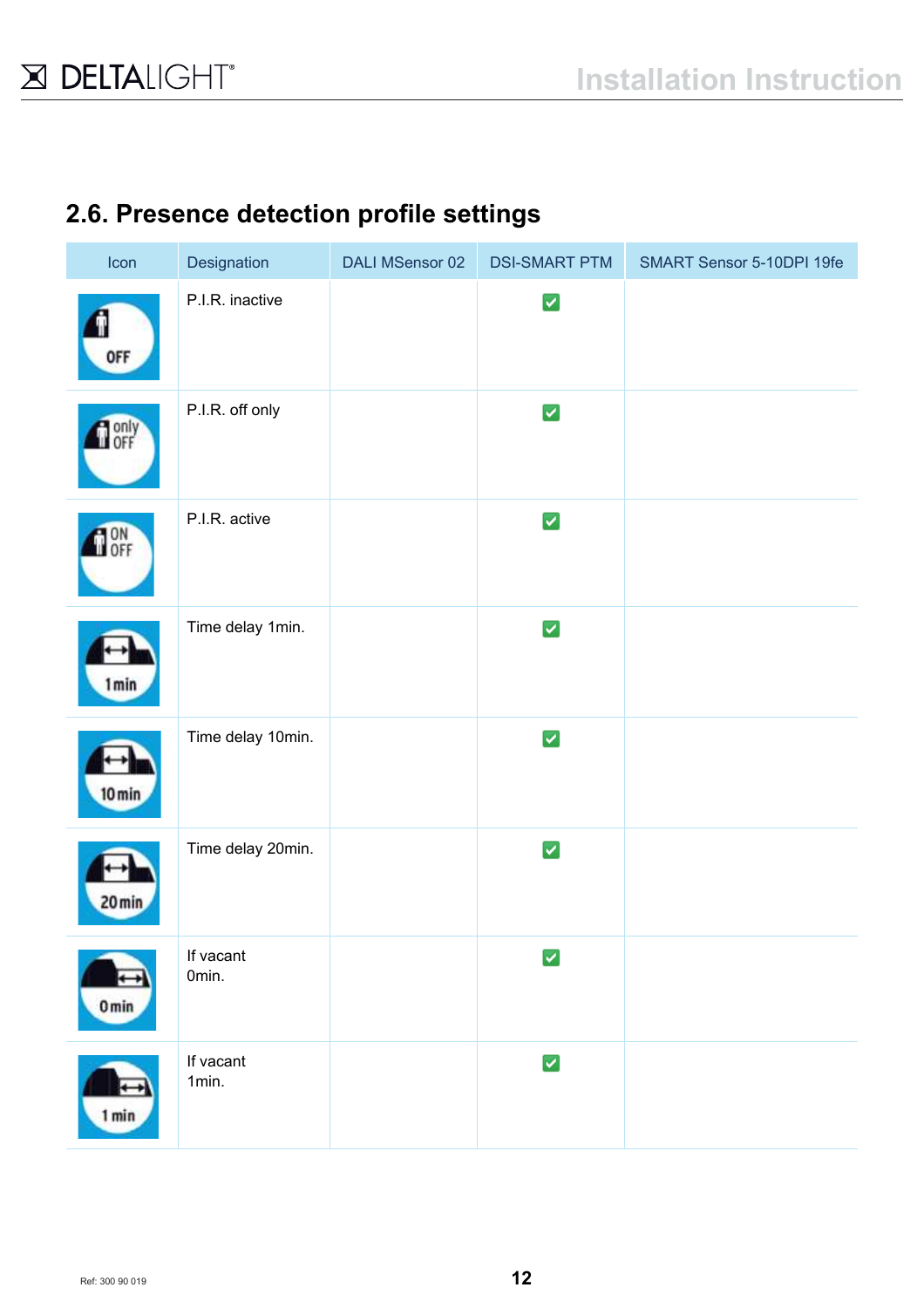| $30 \text{min}$ | If vacant<br>30min.     | ⊽                    |  |
|-----------------|-------------------------|----------------------|--|
| $\infty$        | If vacant<br>continuous | ☑                    |  |
| 1%              | Sec. Level 1%           | ☑                    |  |
| 10%             | Sec. Level 10%          | $\blacktriangledown$ |  |
| 30%             | Sec. Level 30%          | ☑                    |  |
| 50%             | Sec. Level 50%          | ☑                    |  |

# **2.7. Interface operating mode settings**

| Icon | Designation | <b>DALI MSensor 02</b> | <b>DSI-SMART PTM</b> | SMART Sensor 5-10DPI 19fe |
|------|-------------|------------------------|----------------------|---------------------------|
| DALI | <b>DALI</b> |                        | ▽                    |                           |
| DSI  | <b>DSI</b>  |                        | ◡                    |                           |